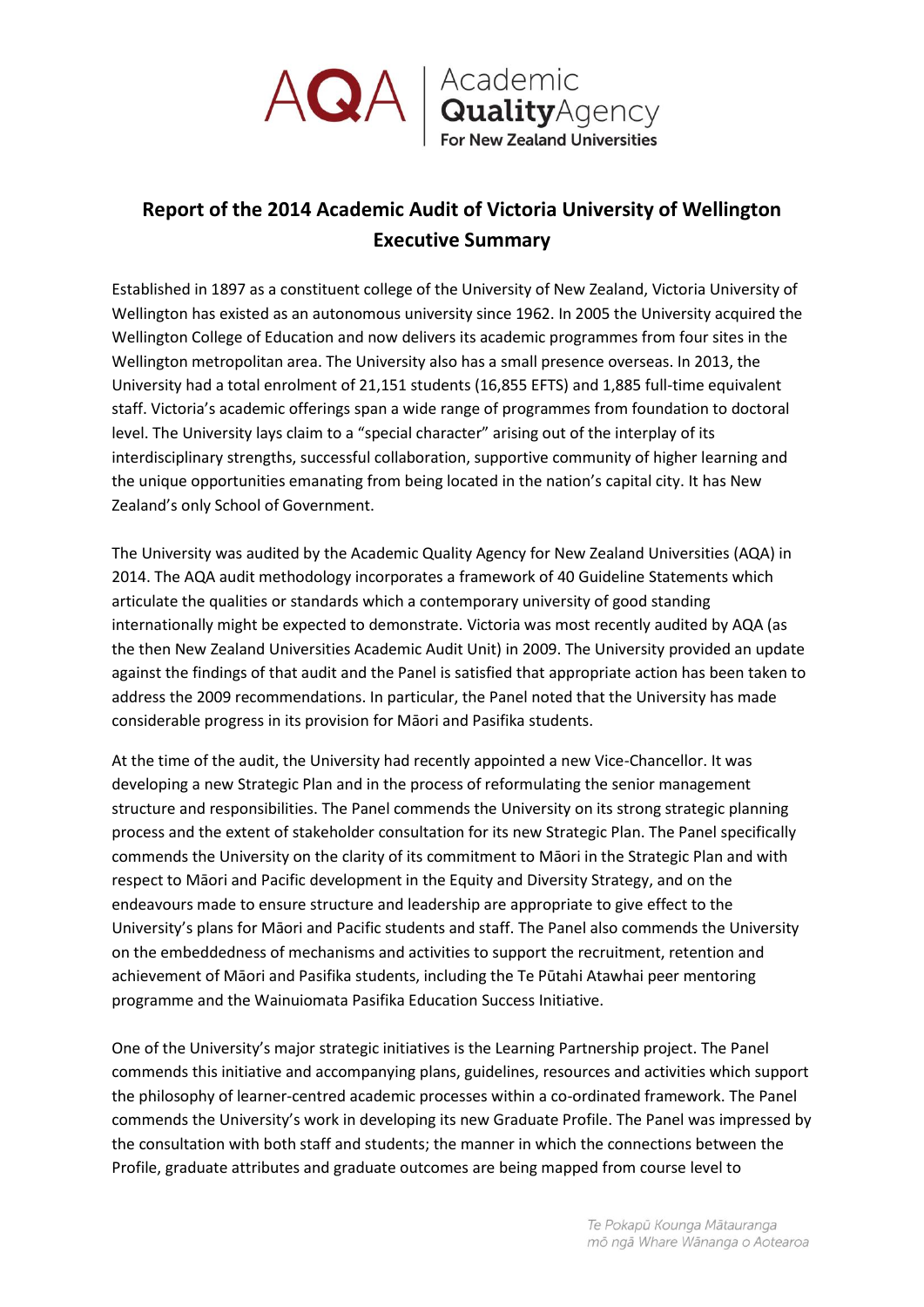institutional level; and the opportunities which are being provided to enable students to achieve cocurricular attributes.

Overall, the Panel commends the University on its coherent and coordinated suite of Strategies, Action Plans and Frameworks to guide its teaching, learning and student support and is satisfied the University has good processes in place to monitor use, acceptability and effectiveness of its services. The Panel recommends the University give priority to completing the Course Information Project and the review of academic advice in order to enhance the quality, reliability and consistency of academic advising across the University.

The Panel was convinced that the University has strong processes in place for endeavouring to ensure the design of spaces for teaching, learning and student informal use are informed by user experience and potential pedagogical developments. The University uses Blackboard as its learning management system, augmented by a range of other tools and technologies. The University is aware that there is scope for staff to extend their use of Blackboard beyond mainly the provision of information and that there is a challenge to link different disparate information systems together for the purposes of student reporting. The Panel recommends that the University gives priority to implementation of its Strategy for Digital Learning and Teaching.

The Panel was impressed by the coherence of the various institutional quality management processes and associated documentation developed in recent years. In particular the Panel commends the University on its suite of academic handbooks which comprehensively and clearly set out expectations and requirements for programme development, approval and review and for assessment, thereby forming a set of guidelines for all staff. The Panel is confident the University's review processes for programmes and courses are robust, systematic and are followed up to ensure good outcomes for the programme. It is recommended that the University develops a high-level benchmarking statement which sets out the objectives and potential strategies whereby staff might assure themselves that programmes, curricula and assessment are benchmarked to prevailing national and international standards. The Panel also discerned a disjunction with respect to quality assurance of programmes delivered overseas which needs to be addressed.

The Student Feedback on Teaching and Courses Policy sets out the conditions of and frequency with which courses and lecturers, including new lecturers and tutors, are expected to be subject to student evaluation. The Panel recommends that the University gives urgent attention to implementation of a proposal to require course outlines to include feedback to students regarding the outcomes and actions taken as a consequence of responses from course and teaching evaluations. The Panel is satisfied the University's academic appeals and grievance processes are robust.

The Panel commends the University on its success in raising the profile and valuing of excellence in teaching during a period of significant focus on improving institutional research output, and on its strong commitment to the development of teaching excellence.

The establishment of the Faculty of Graduate Research (FGR) was seen by the Panel to be a good initiative. The Doctoral Policy and the Master's Thesis Policy were considered to be examples of